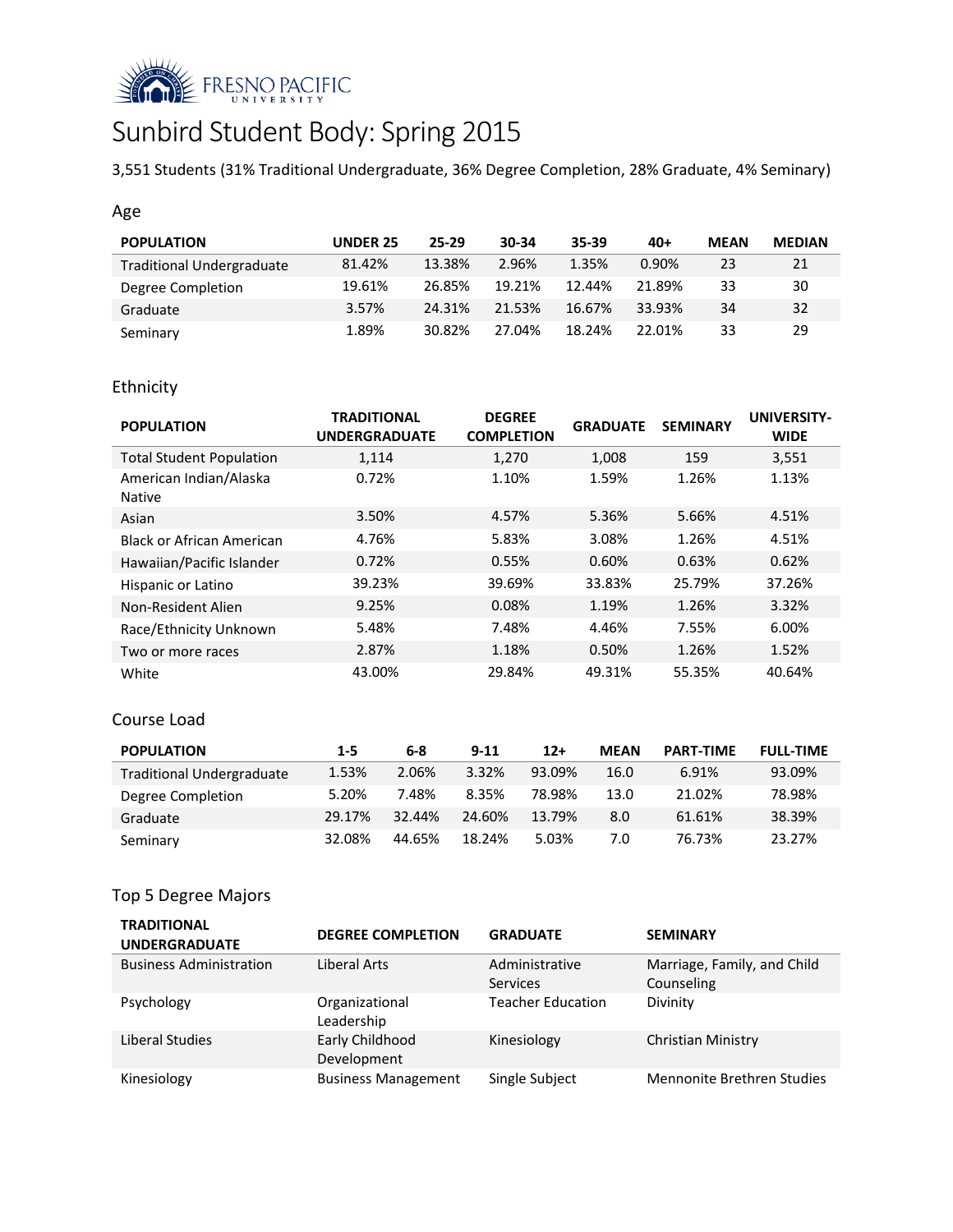

| <b>TRADITIONAL</b><br><b>UNDERGRADUATE</b> | <b>DEGREE COMPLETION</b> | <b>GRADUATE</b>               | <b>SEMINARY</b> |
|--------------------------------------------|--------------------------|-------------------------------|-----------------|
| <b>Pre-Health Sciences</b>                 | <b>Nursing</b>           | Master of Arts in<br>Teaching | Theology        |

# Students Receiving Financial Aid

| <b>POPULATION</b>                | <b>PERCENTAGE</b> |
|----------------------------------|-------------------|
| <b>Traditional Undergraduate</b> | 96.59%            |
| Degree Completion                | 65.35%            |
| Graduate                         | 60.42%            |
| Seminary                         | 84.91%            |

#### *Pell Grant Recipients*

| <b>POPULATION</b>                | <b>PERCENTAGE</b> |
|----------------------------------|-------------------|
| <b>Traditional Undergraduate</b> | 49.91%            |
| Degree Completion                | 58.74%            |
| Credential                       | 38.07%            |
| Seminary                         |                   |

# *Cal Grant Recipients*

| <b>POPULATION</b>                | <b>PERCENTAGE</b> |
|----------------------------------|-------------------|
| <b>Traditional Undergraduate</b> | 40.93%            |
| Degree Completion                | 14.09%            |
| Credential                       | 7.39%             |
| Seminary                         |                   |

# Gender

| <b>POPULATION</b>               | <b>PERCENTAGE</b> |
|---------------------------------|-------------------|
| Traditional Undergraduate Women | 62.66%            |
| Degree Completion Women         | 74.72%            |
| Graduate Women                  | 72.12%            |
| Seminary Women                  | 55.97%            |
| <b>Total Women</b>              | 69.36%            |

# Location\*

| <b>POPULATION</b>   | <b>NUMBER</b> |
|---------------------|---------------|
| <b>Main Campus</b>  | 1708          |
| Online              | 218           |
| Visalia             | 654           |
| North Fresno Center | 593           |
| Bakersfield         | 263           |
| Merced              | 189           |